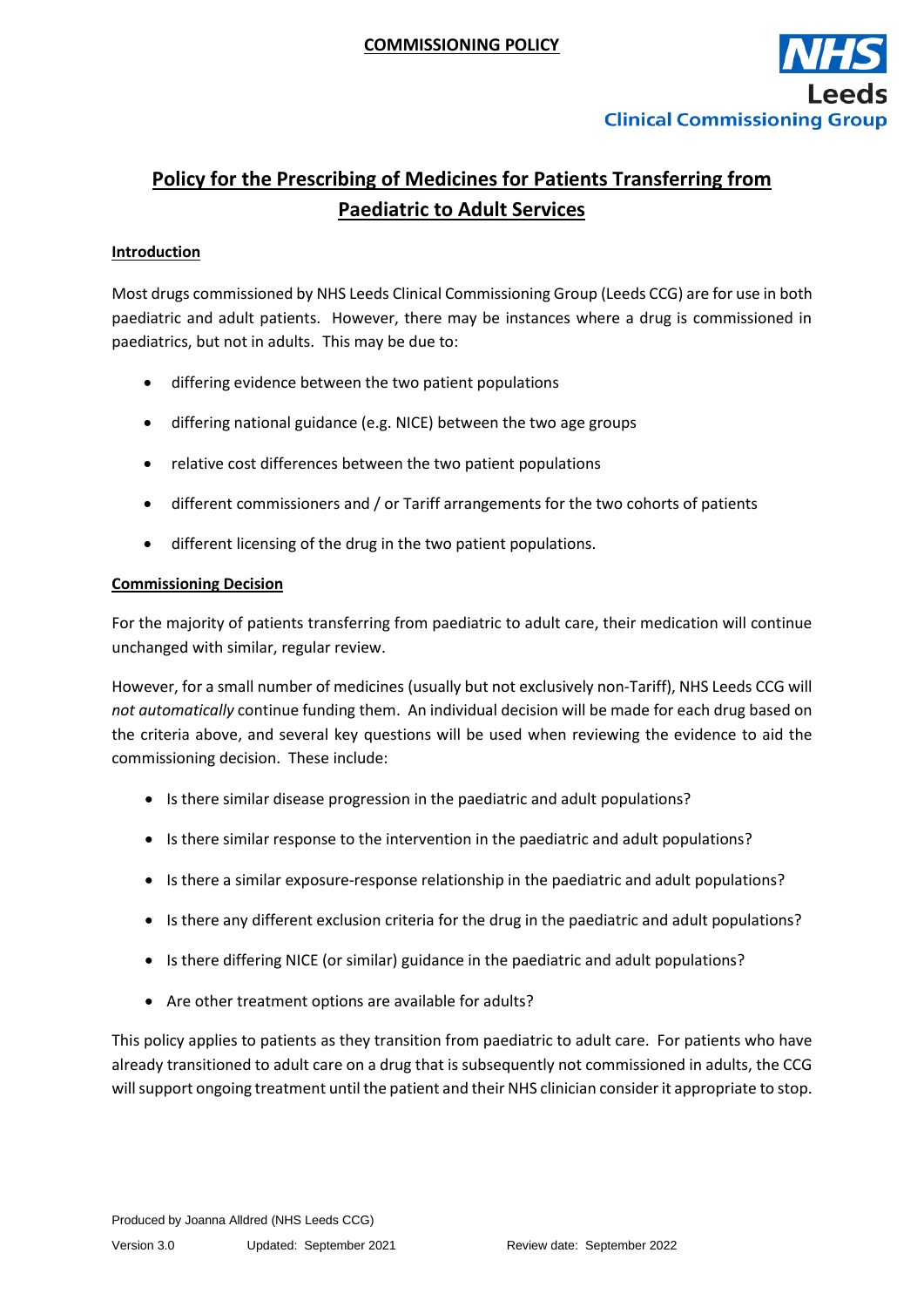

## **Transition Process**

The following process will be used to assess whether a medicine commissioned in paediatric patients will be commissioned in adults.

- When a patient transfers from paediatric to adult services the medicine will be continued for a specified period (dependant on the specific medicine, and up to a maximum of 1 year)
- Objective measures for improved outcomes will be agreed with the commissioners for each individual medicine
- The consultant specialist for adult services will assess the patients need for the medicine within the specified period
- The patient will be assessed annually to assess continued benefit from the medicine
- The medicine will be discontinued if the agreed outcome measures are not maintained.

Individual commissioning statements will be produced for each drug in consultation with relevant specialists and will be added as an appendix to this policy.